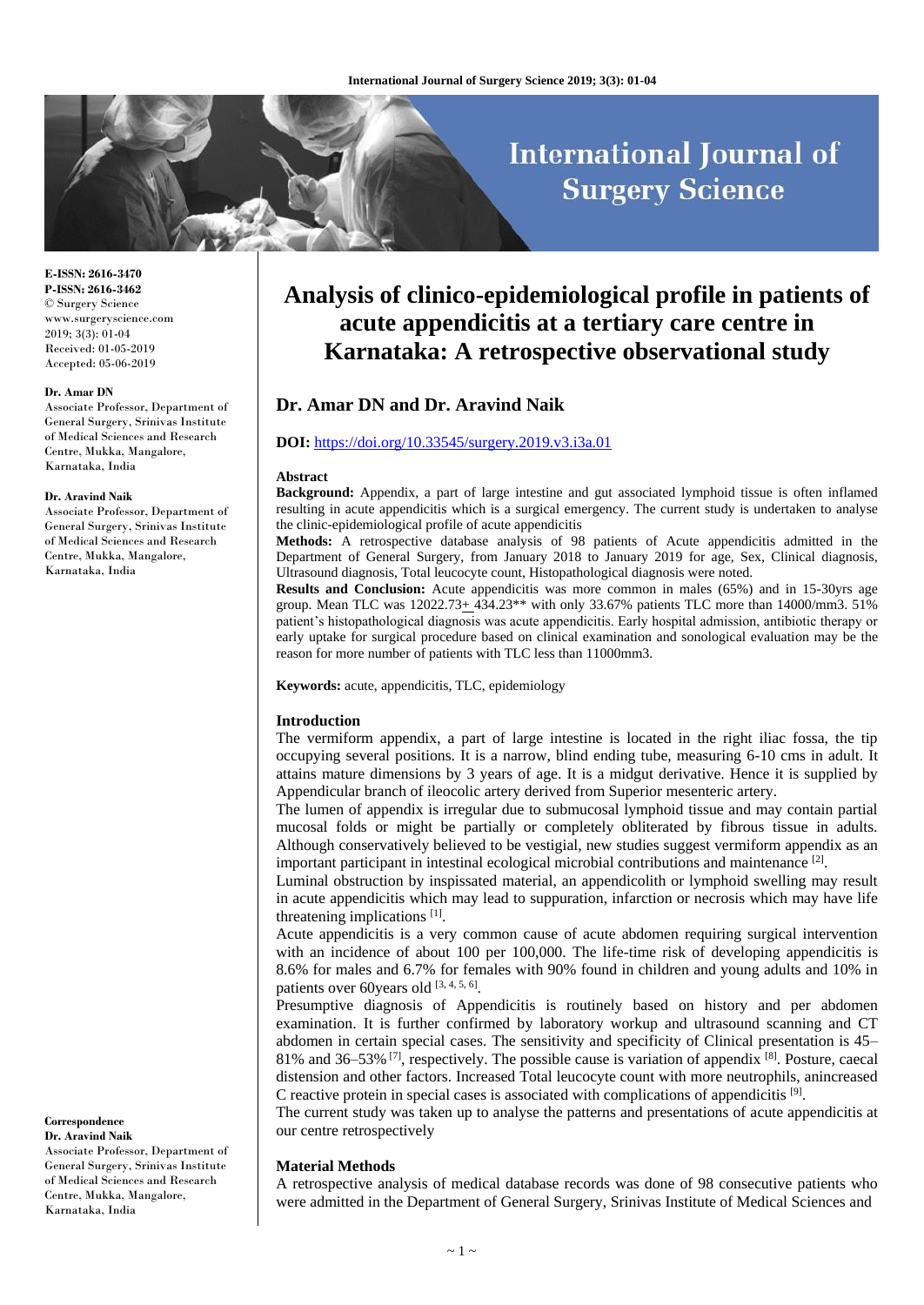research centre, Mukka, Mangalore with preliminary diagnosis of Acute appendicitis from January 2018 to January 2019 after obtaining institutional ethical clearance.

# **The following data was noted for the study**

- 1. Age
- 2. Sex
- 3. Clinical diagnosis
- 4. Ultrasound diagnosis
- 5. Total leucocyte count
- 6. Histopathological diagnosis.

The data was then analysed using Graph PAD instat software version 3.5.

# **Results**



**Fig 1:** Sex distribution of patients of acute appendicitis

**Table 1:** Analysis of age distribution in patients of acute appendicitis

| Mean Age in years           | 30.510  |  |  |
|-----------------------------|---------|--|--|
| Standard error of mean(yrs) | 1.429   |  |  |
|                             | Minimum |  |  |
| Range (yrs)                 | Medium  |  |  |
|                             | Maximum |  |  |
| .<br>-----------            |         |  |  |

The mean age of acute appendicitis was  $30.510 \pm 1.429$  in our study.

|  |  | <b>Table 2:</b> Age and sex distribution of acute appendicitis |
|--|--|----------------------------------------------------------------|
|  |  |                                                                |

| Age group (years) | Male $(\% )$ | Female $(\% )$ | <b>Total</b> | Percentage $(\% )$ |
|-------------------|--------------|----------------|--------------|--------------------|
| $0-14$            | 1(1.56)      | 2(5.88)        |              | 3.06               |
| $15 - 30$         | 40(62.5)     | 17(50)         | 57           | 58.16              |
| $31 - 45$         | 18(28.13)    | 6(17.65)       | 24           | 24.49              |
| $46 - 60$         | 4(6.25)      | 6(17.65)       | 10           | 10.2               |
| More than 60      | 1(1.56)      | 3(8.82)        |              | 4.08               |
| Total             | 64           | 34             | 98           |                    |

The maximum incidence of acute appendicitis in both sexes was 15-30yrs (58.16%).

### **Table 3:** Analysis of total leucocyte count (TLC) in patients of Acute Appendicitis

| Total leucocyte count (TLC) | Clinical diagnosis of acute appendicitis and with usg abdomen | $\frac{0}{0}$ |
|-----------------------------|---------------------------------------------------------------|---------------|
| 3500-5000                   |                                                               | 5.1           |
| 5001-6500                   |                                                               | 3.06          |
| 6501-8000                   |                                                               | 11.22         |
| 8001-9500                   | 12                                                            | 12.24         |
| 9501-11000                  | 14                                                            | 14.29         |
| 11001-12500                 |                                                               | 11.22         |
| 12501-14000                 |                                                               | 9.18          |
| More than 14000             | 33                                                            | 33.67         |
| Total                       | 98                                                            | 100           |

33.67% of patients of acute appendicitis had TLC of more than 14000/mm<sup>3</sup>.

**Table 4:** Analysis of Total leucocyte count (TLC)

| $Mean + SEM$          |      | <b>Range</b> |                            |      | Lower $95\%$ CI   Upper $95\%$ CI |  |
|-----------------------|------|--------------|----------------------------|------|-----------------------------------|--|
|                       |      |              | Minimum   Median   Maximum |      |                                   |  |
| $12022.73 + 434.23**$ | 3500 | 1905         | 22130                      | 1160 | !2666                             |  |

\*\*p value< 0.0001, extremely significant by one sample 't' test (two tailed)

**Table 5:** Total leucocyte count (TLC) comparison between sexes

|             | <b>TLC</b> analysis | <b>Males</b> | <b>Females</b> |
|-------------|---------------------|--------------|----------------|
|             | Mean                | 12129.53     | 11821.71       |
|             | <b>SEM</b>          | 549.33       | 714.99         |
|             | Minimum             | 3500         | 4000           |
| Range       | Median              | 11485        | 11995          |
|             | Maximum             | 22130        | 20300          |
| Lower 95%CI |                     | 11031        | 10366          |
| Upper 95%CI |                     | 13228        | 13227          |

P value: 0.1143- not significant by Paired t test (two tailed)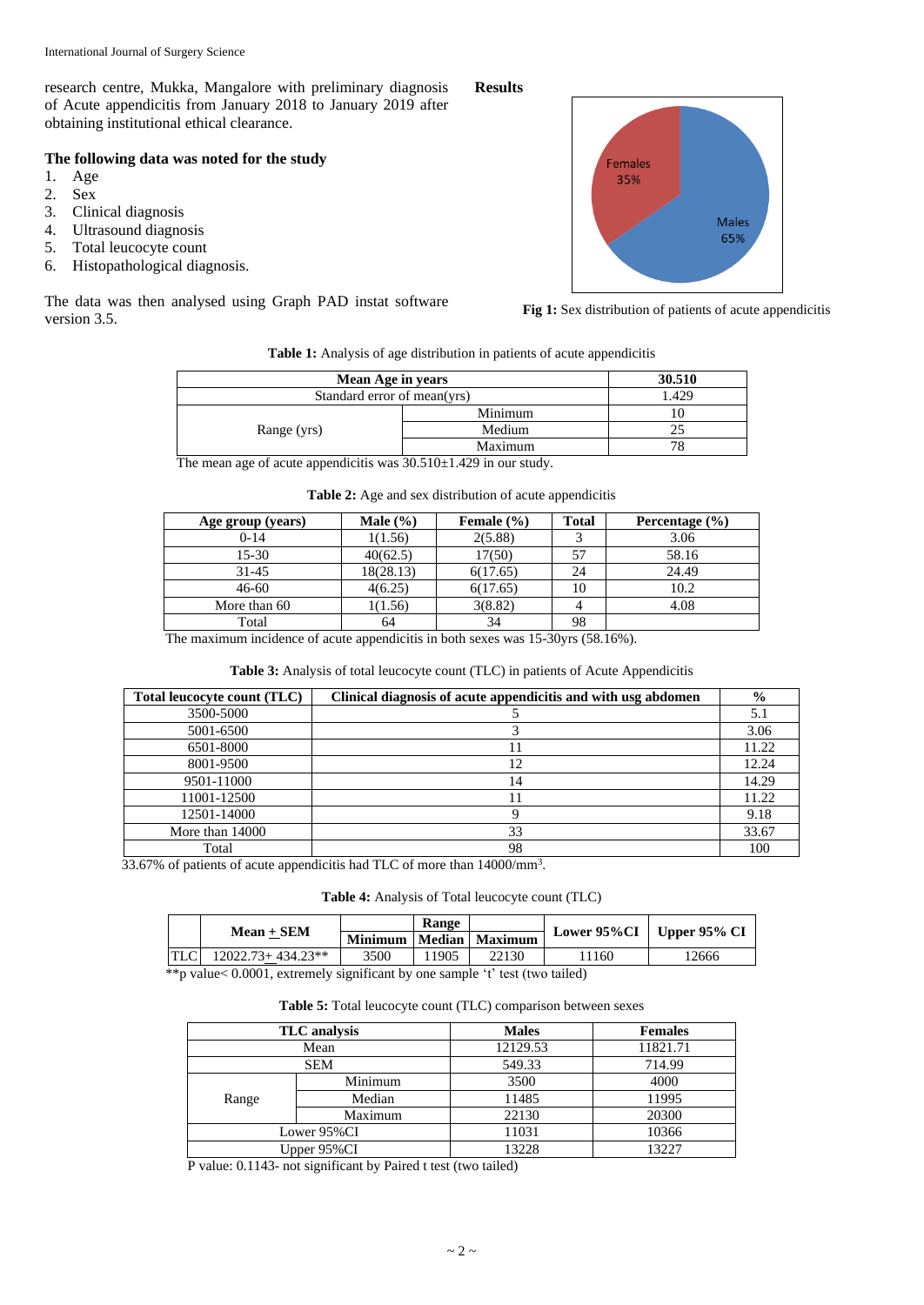|       | TLC analysis | $0-14$ vrs | $15-30$ vrs | $31-45$ vrs | $46-60$ yrs | $>60$ vrs |
|-------|--------------|------------|-------------|-------------|-------------|-----------|
|       | Mean         | 8220       | 11568       | 12852       | 13352       | 13078     |
|       | <b>SEM</b>   | 1941.3     | 551.34      | 930.76      | 1530.5      | 1162.1    |
|       | Minimum      | 4400       | 3500        | 4930        | 6000        | 10500     |
| Range | Median       | 9410       | 11000       | 13065       | 14930       | 13045     |
|       | Maximum      | 10790      | 22130       | 21060       | 20090       | 15720     |
|       | Lower 95%CI  | $-153.47$  | 10463       | 10926       | 9890.1      | 9379.8    |
|       | Upper 95%CI  | 16553      | 12673       | 14777       | 16814       | 16775     |

|  |  |  | Table 6: Statistical analysis of TLC between different age groups |
|--|--|--|-------------------------------------------------------------------|
|--|--|--|-------------------------------------------------------------------|

The Mean  $\pm$  SEM is more in the higher age group which may be possible due to the varied time of admission to the hospital



**Fig 2:** Distribution of histopathological diagnosis

#### **Discussion**

The present study was done on 98 consecutive patients of acute appendicitis admitted in the study period. It was observed that the incidence was more in males (65%) than females similar to other studies [10-14].

The maximum incidence of acute appendicitis in both sexes was 15-30yrs (58.16%) followed by 31-45 yrs (24.49%) as seen in other studies  $[10, 11]$ . Increased size of appendicular orifice in early childhood and decreased luminal size in elderly may explain the fact that it is less common in these age group<sup>[1]</sup>.

33.67% of patients of acute appendicitis had Total leucocyte count of more than 14000/mm3. The lesser counts in other patients may be due to early admission, antibiotic therapy or due to early uptake for surgical procedure based on clinical examination and sonological evaluation. Higher NLR ratio which is a better predictor of complications like gangrenous appendicitis is a limitation in our study. However the Mean ±SEM TLC of 12022.73±434.23 was found extremely significant by one sample t test (two tailed).

There was statistically no difference when TLC was compared between sexes. There was no significant difference of TLC between different age groups although a lesser count was seen in 0-14 yrs age group.

51% of patients had uncomplicated acute appendicitis based on histopathological diagnosis and 31% of the patient had complicated acute appendicitis either gangrenous, or perforations or periappendicitis.

#### **Conclusion**

The present study shows higher incidence of acute appendicitis

in males than females with a higher prevalence in 15-30 years age group. Ultrasound abdomen corroborated clinical examination. The mean TLC was 12022.73+ 434.23 which was statistically significant. Only 33.67% of patients had increased TLC of more than 14000/mm<sup>3</sup>. Histopathology demonstrated features of acute appendicitis in 51% of patients.

#### **References**

- 1. Standring S, Neel Anand, Birch R, Collins P, Crossman AR, Gleeson M *et al.* Editors. Gray's anatomy: The Anatomical basis of clinical practice.  $41<sup>st</sup>$  ed.UK, Elsevier Ltd, 2016, 1136-1143.
- 2. Randal Bollinger R, Barbas AS, Bush EL, Lin SS, Parker W. Biofilms in the large bowel suggest an apparent function of the human vermiform appendix. J. Theor. Biol. 2007; 249:826-831.
- 3. Schwartz SI, Shires GT, Spencer FC, Daly JM, Fisher JE, Galloway AC. Principles of Surgery, McGraw-Hill, New York, NY, USA, 7 thedition, 1999.
- 4. Liu CD, McFadden DW. Acute abdomen and appendix in Surgery: Scientific Principles and Practice, L. J. Greenfield, M. W. Mulholland, K. T. Oldham *et al.* Eds.1246-1261, Lippincott-Raven, Philadelphia, Pa, USA, 2ndedition, 1997.
- 5. Addiss DG, Shaffer N, Fowler BS, Tauxe RV. The epidemiology of appendicitis and appendectomy in the United States. The American Journal of Epidemiology. 1990; 132(5):910-925.
- 6. Temple CL, Huchcroft SA, Temple WJ. The natural history of appendicitis in adults: a prospective study. Annals of Surgery. 1995; 221(3):278-281.